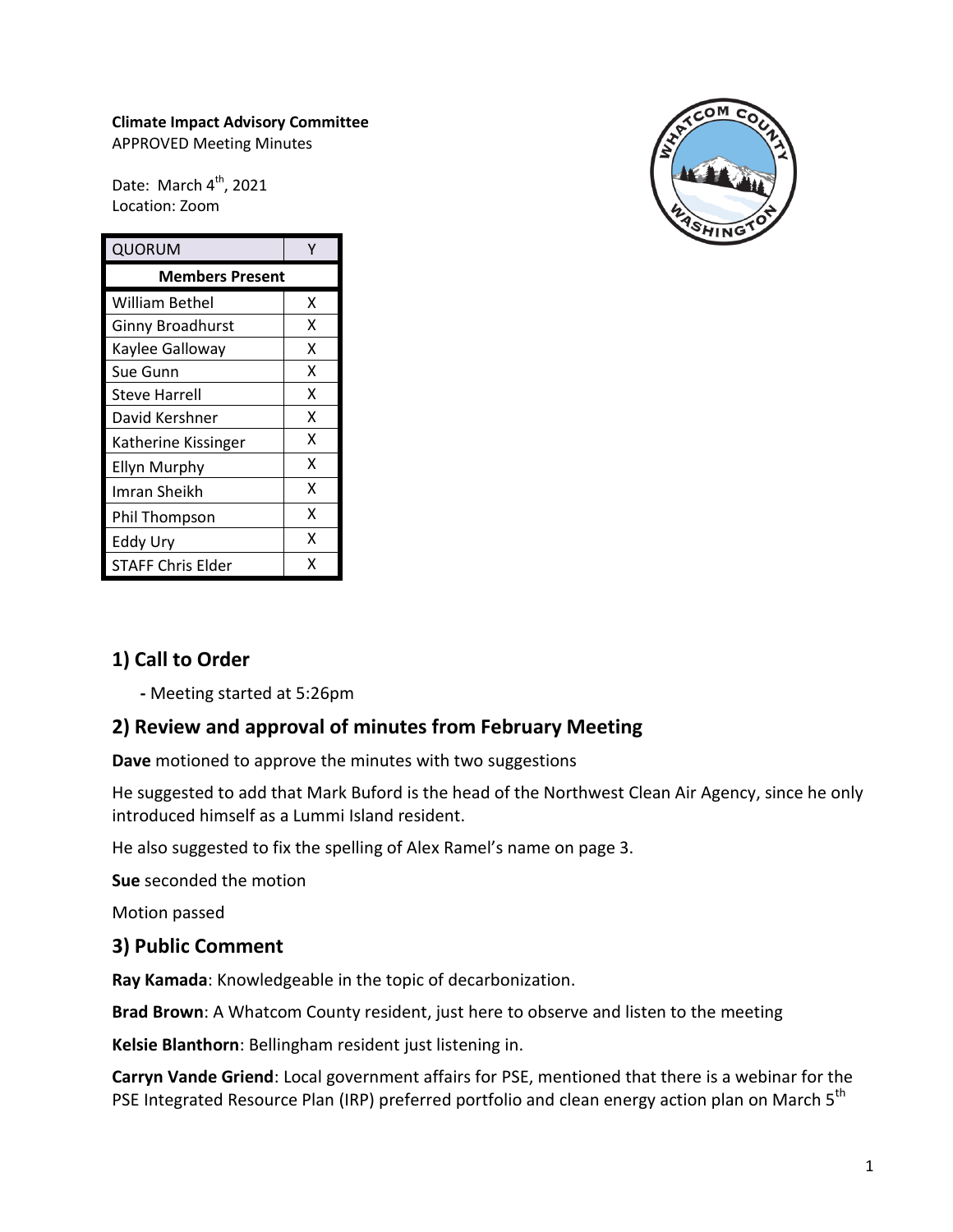#### **Atul Deshmane**: PUD, asked Carryn to post the zoom link in the chat for the PSE Meeting

**Carryn in Zoom Chat**[: https://pse-irp.participate.online/meeting/march-5-2021-stochastic-analysis](https://pse-irp.participate.online/meeting/march-5-2021-stochastic-analysis)

#### **4) Natural Resources Strategies and Actions – Chris Elder**

This presentation primarily focused on the Agriculture and Forestry chapters in the Natural Resources section.

(slide 2) overarching goals for the Land Use and Natural Resource section

#### **Agriculture**

(slide 3) 6 strategies for agriculture including, education, resilience, preventing land conversion, water conservation, emissions, and food systems

(slide 4) Education actions: educating the public, engaging farmers in the process, demonstration projects that increase carbon sequestration, there are some projects already underway.

(slide 5) Resilience actions: develop and implement carbon programs for farms like offsets etc. increase incentives for farmers. Protecting existing wetlands on farmlands. Introduce the concept of agroforestry in Whatcom County

(slide 6) Avoiding land conversion: this focuses on protecting established agricultural lands,

Water conservation: updating irrigation technologies.

(slide 7) map from the PDR program that denotes which lands should be prioritized for conservation

**Ginny** asked about the actions and the fact that they are primarily focused on techniques. She asked if there were any incentives available for farmers who want to switch to using their land for something more sustainable than what they are currently doing?

(slide 8) reducing emissions: incentives for farmers, switching to more sustainable technologies, allowing parts of their land to be used for renewable energy such as wind and solar.

**Chris** mentioned some mixed strategies and existing incentive programs such as expedited permitting for farmers who want to utilize modern farm management technology such as anaerobic digesters, as well as incentives for farmers who want to have solar or wind farms on their land in addition to their agricultural use

**Ellyn** asked about removing farms from the floodplains and mentioned that Paula Harris from the county, was trying to buy farm land that was along flood zones

**Chris** said that agriculture is considered a preferred use for floodplains, but it needs to be done correctly to avoid property damage, and he said he would like to see more riparian planting initiatives along the river corridor.

(slide 9) food system actions: prioritizing sale and distribution of locally produced items to facilities, stores, and schools in the county.

**Eddy** asked about incentivizing and pointed out that there are several barriers to implementing these technologies, and suggested editing this action and removing the part about streamlining permitting and that we need to have rigorous processes for ensuring ecosystem health.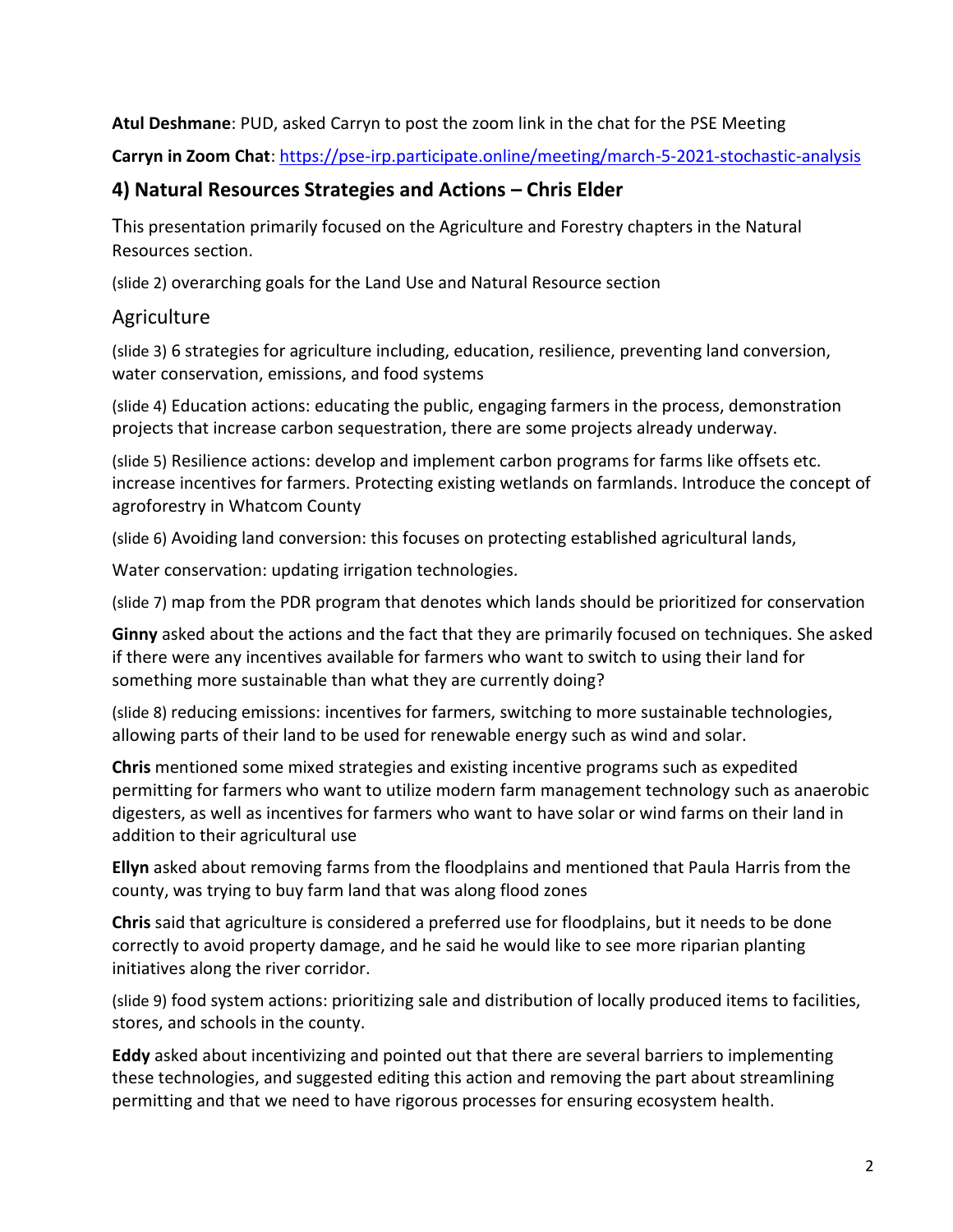**Chris** said that this action came from the community research project, and that he will update the language of the action to better reflect that.

**Sonja Lyons in Zoom Chat**: do these meetings get recorded and posted to the Whatcom YouTube?

**Katie Kissinger in Zoom Chat**: Meetings are recorded but I don't believe they are currently posted to the YouTube Channel. you can email Chris Elder after the meeting and he can send you a link to the recording.

**Sue** asked about zoning vs purchasing easements, and if our expensive land prices would incentivize industrial planning because larger farms would be more likely to buy land.

**Atul in Zoom Chat**: cold stream project on south fork is developing our template.

**Chris**: said that our recommendations are going to have more of a policy implication to really be able to have an impact on making Whatcom more climate friendly

**Stevan Harrell in Zoom Chat**: I visited them and was impressed by the rigor of the engineering and experimentation.

**Atul Deshmane in Zoom Chat**: the concerns on direct erase of water have led to a plan for indirect discharge through a buffer

**Steve** said that smaller plots around 20-40 acres would not be ideal for large industrial farms to buy. He asked about regenerative agriculture and if we could add in some kind of incentive for farmers who are interested in pursuing that.

**Chris** said that he was open to Steve adding a section on that into his current draft agricultural chapter.

**Phil** asked about rezoning strategies from slide 6

**Chris** said that rural land being rezoned to agriculture would help land be zoned to its preferred use.

**Phil** also asked about how the water strategies tie into issues surrounding fisheries

**Chris** said that fisheries and water are in their own chapter, Water Management within the Natural Resources section.

#### Forestry

Agriculture and Forestry are considered separate categories for now but that there has been some discussion within the Natural Resources group about combining the categories into one titled "Working Lands."

(slide 10) Forestry strategies: education, resilience, preventing conversion of lands, improving forest management, emissions, strengthen the forestry industry.

(slide 11) Education actions: focus on the public, engage foresters, demonstration projects, similar to the Agriculture section.

**Eddy** asked for clarification on what is included in the term non-timber forest products

**Chris** said it would include anything that does not come from trees, things like mushrooms, wildlife, etc.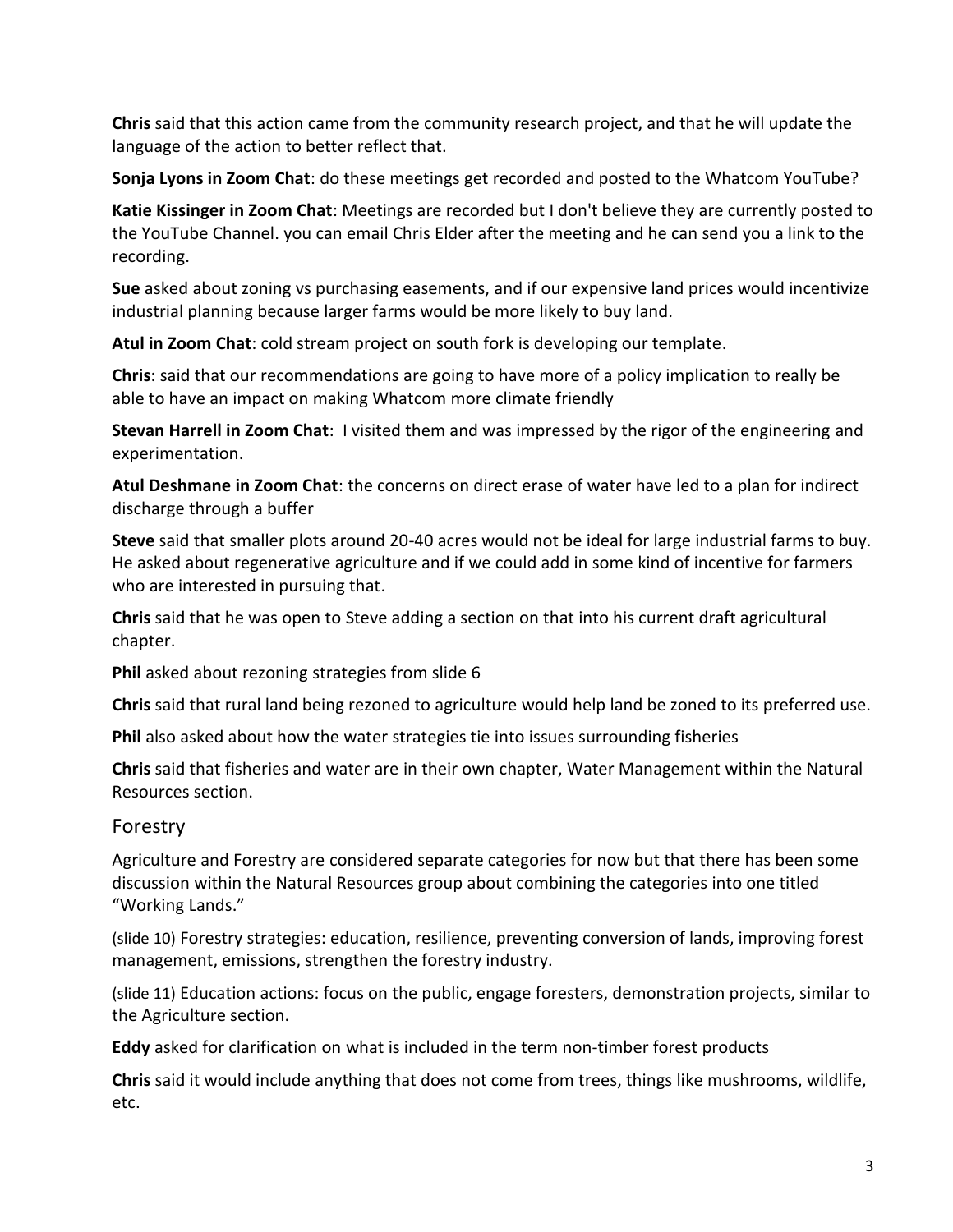(slide 12) resilience actions: develop carbon programs like offsets or trading etc. increasing sequestration, promoting reforestation, Exec. Sidhu's 1 million trees initiative.

**Sue** asked about kelp forests and for sequestration benefits

**Chris** said that he had not looked into kelp for the purposes of this report, he mentioned that the waters in the bay might not be within the jurisdiction of the county, and would more likely be controlled by DNR.

**Katie** said that in Washington state it is illegal to commercially harvest kelp which disincentivizes people from going through the effort to grow kelp.

**Sue** asked about growing kelp strictly for the purposes of sequestration

**Katie** mentioned that there has been some research done on kelp in conjunction with shellfish farms serving as a buffer for shellfish farms because kelp can reduce the effects of acidification making it easier for the oysters to grow.

**Ginny Broadhurst in Zoom Chat**: big permitting challenge with Corps of Engineers for kelp farming but is a great thing to pursue

**William Bethel in Zoom Chat:** Out of curiosity, why does the Corps of engineers make that permitting difficult?

**\***Response to William's question because it was not answered in the meeting. After looking it up it appears that there is not a national level permit that currently exists for seaweed, only shellfish. This makes it difficult for people in a state like Washington to open a kelp farm because they would need to go to a state that currently has a permitting process for seaweed. As of August 2020, the USACE has submitted a draft proposal to include a national permit to authorize seaweed aquaculture. Here's a link to an article with more information. *– Katie Kissinger* [https://www.klgates.com/US-Army-Corps-Proposes-New-Nationwide-Permits-for-Seaweed-and-](https://www.klgates.com/US-Army-Corps-Proposes-New-Nationwide-Permits-for-Seaweed-and-Finfish-Aquaculture-in-Coastal-Waters-and-Updates-the-Existing-Nationwide-Permit-for-Shellfish-Aquaculture-8-21-2020)[Finfish-Aquaculture-in-Coastal-Waters-and-Updates-the-Existing-Nationwide-Permit-for-Shellfish-](https://www.klgates.com/US-Army-Corps-Proposes-New-Nationwide-Permits-for-Seaweed-and-Finfish-Aquaculture-in-Coastal-Waters-and-Updates-the-Existing-Nationwide-Permit-for-Shellfish-Aquaculture-8-21-2020)[Aquaculture-8-21-2020](https://www.klgates.com/US-Army-Corps-Proposes-New-Nationwide-Permits-for-Seaweed-and-Finfish-Aquaculture-in-Coastal-Waters-and-Updates-the-Existing-Nationwide-Permit-for-Shellfish-Aquaculture-8-21-2020)

**Ginny Broadhurst in Zoom Chat**: a lot can be learned from the experience of Puget Sound Restoration Fund's work elsewhere in Puget Sound. I can't remember all the specifics.

**Imran Sheikh in Zoom Chat**: "Blue Carbon" is the term related to carbon sequestration in ocean ecosystems. John Rybczyk at WWU is an expert on it. The idea of Carbon Farming might also be applicable here.<https://www.marincarbonproject.org/>

(slide 13) actions to prevent conversion of forestry lands: increase the purchase of forestry conservation easements, PDR program. Remove the development potential from rural forest lands by re-zoning them to commercial forest lands.

(slide 14) PDR map of forests in Western Whatcom County

(slide 15) Actions relating to forest management techniques: preserving old growth forests, increase no harvest buffers near wetlands, fish bearing streams and sensitive areas, incorporating both regulatory and incentive-based actions.

(slide 16) Emissions actions: eliminate burning of waste, maximize carbon sequestration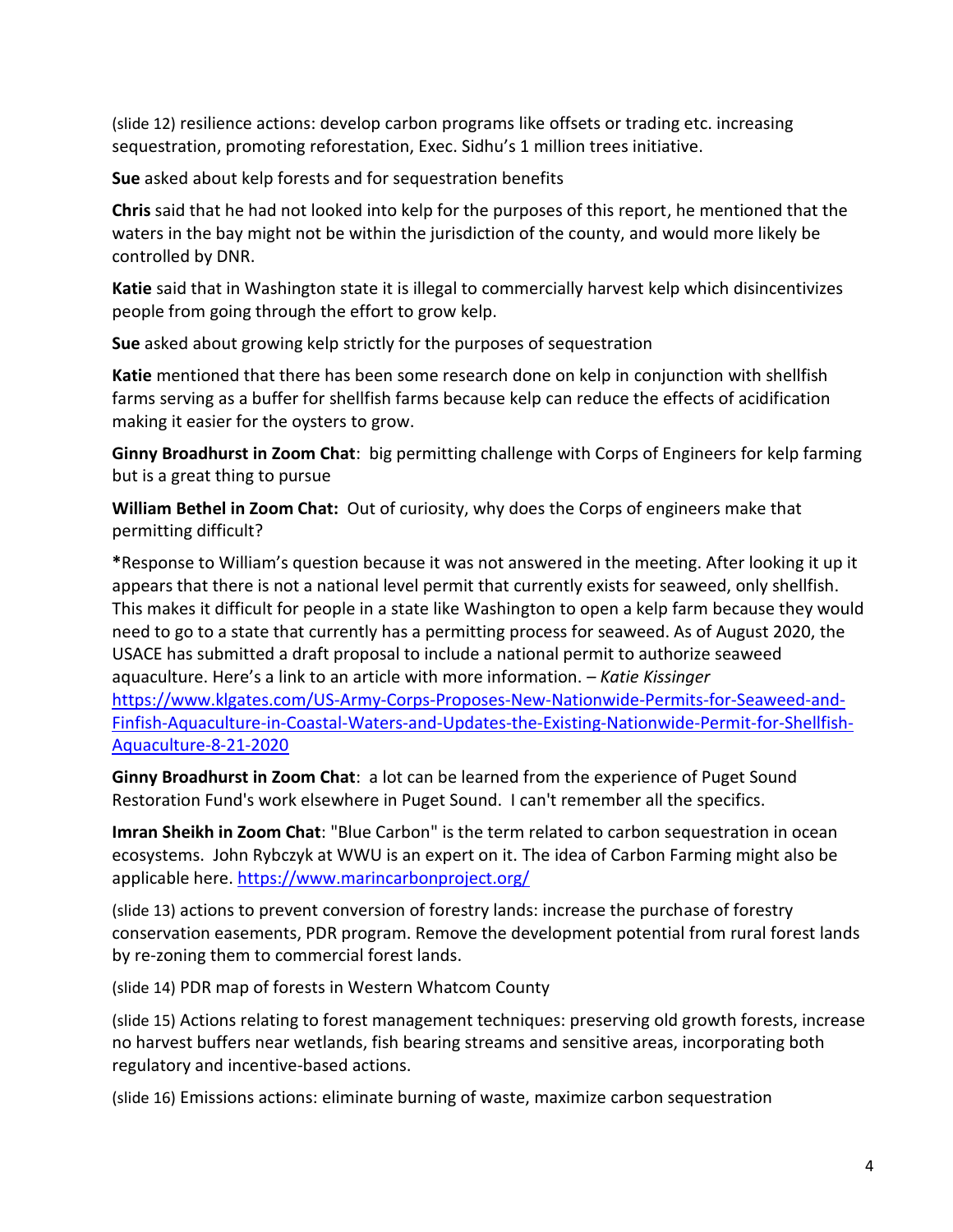(slide 17) Actions to strengthen the forest industry: developing innovative products to help with carbon storage and reduce emissions. Use locally sourced lumber for construction projects in the county.

**Imran Sheikh in Zoom Chat**: There is some evidence that application of compost increases carbon uptake in soils.

**Atul Deshmane in Zoom Chat**: Imran, soil can almost be its own section?

**Steve** asked about programs that turn forestry waste into energy and jet fuel. He asked if it would be possible to include recommendations for a similar program in Whatcom County.

**Chris** said that proposing a biofuel incentive could have the unintended consequence of increasing the rate of deforestation, and degrading the landscape.

**Steve** clarified that the program he mentioned was using waste from slag piles and routine thinning to help larger trees grow and not specifically growing forests to use for biofuels.

**Ellyn** said that the problem with programs like that is that it is very expensive to retrieve that waste because it is often not easy to access by road. Ellyn also suggested that Chris add fire breaks to his recommended strategies.

**Atul** asked about adaptation and the connection between logging and water quality. He asked if there was a way we could include that information in the forestry chapter.

**Chris** said that he has been considering how to best include that in the plan.

**Ellyn** asked if we should have a second interim meeting to discuss and review the strategies and actions for the Water Resources and Ecosystems sections.

**Steve** motioned to have another meeting

**Sue** seconded that opinion

Motion passed, date is TBD, March  $18<sup>th</sup>$  was suggested.

**Kaylee in Zoom Chat**: I just can't do next Thursday.

**William** said he has a meeting until 6:30pm on Thursdays.

**Eddy** said he couldn't do the 25<sup>th</sup>.

**Steve** suggested we have the meeting at 6:30pm and just go for one hour since there is only one agenda item.

### **5) GHG Inventory Presentation to Council; Prioritizing Key Actions – Ellyn Murphy**

(slide 2) graphics of the county emissions from the Cascadia report vs the version that will go in the finished report based on the sections we are writing.

(slide 3) graphic of the fuel mix used to generate electricity in Whatcom County.

(slide 4) graphic from the Cascadia report that we will use in our CAP to illustrate emissions targets for the County.

**Imran Sheikh in Zoom Chat**: How much of those industrial emissions were Alcoa?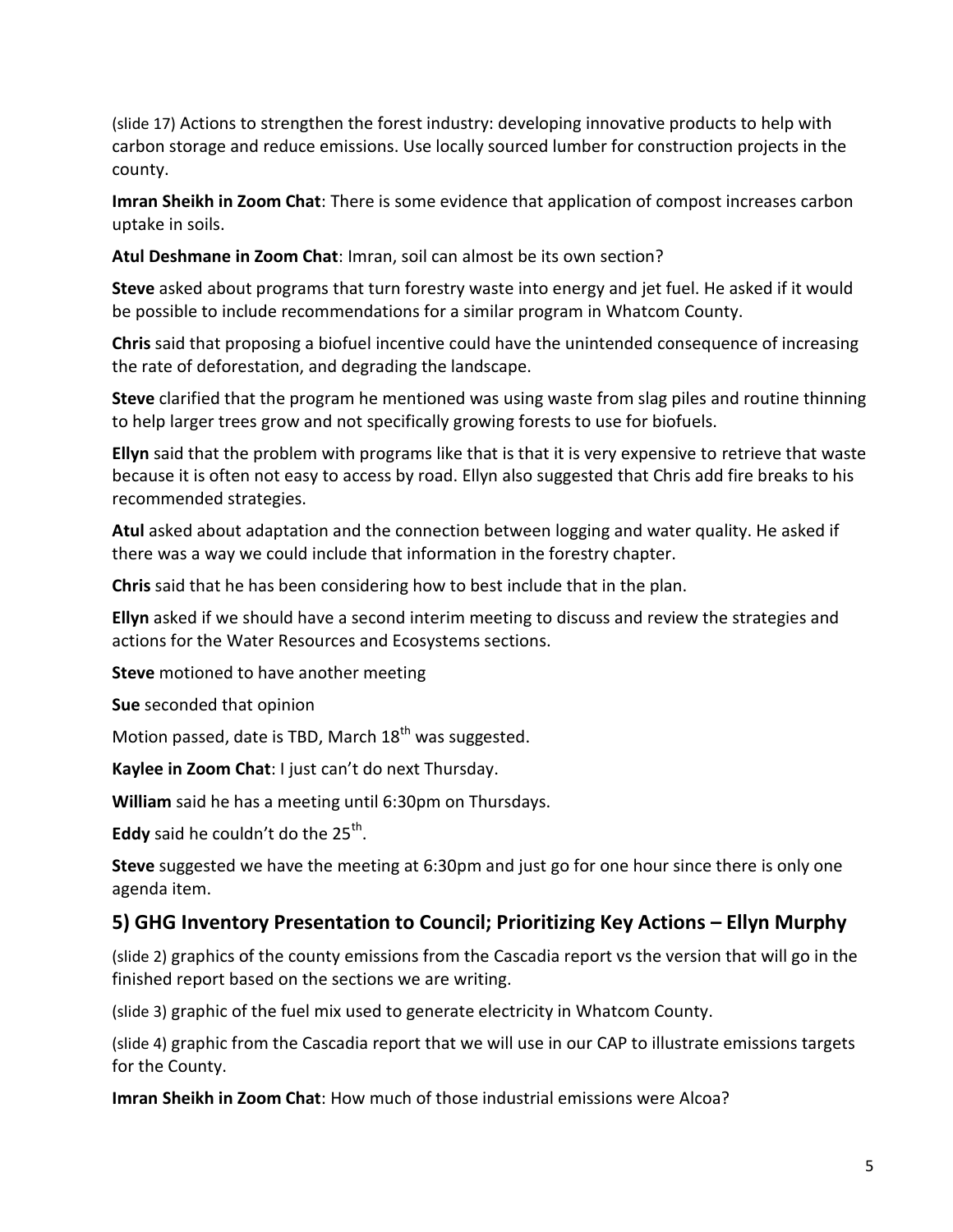**Katie Kissinger in Zoom Chat**: I think it was about 26% of industrial emissions were from Alcoa. Sue could probably confirm.

**Eddy Ury in Zoom Chat**: Imran, Intalco averaged 1.2 million tpy CO2e direct emissions (2012-2018);

(slide 5) a proposed framework for what might be included in our proposed mitigation actions based on recommendations from Bill Gates' book How to Avoid a Climate Disaster.

- 1. Provide motivation to move to a green economy.
- 2. Community wide programs sponsored by county staff.
- 3. Promoting policies that will have a major impact on decarbonization by 2050.

(slide 6) examples of intermediate goals, and ensuring that we don't let them get in the way of long term decarbonization.

(slide 7) Exec. Sidhu advised that we should try to express action items in terms of policies. This will make council more likely to act on our recommendations.

(slide 8) Proposed categories for recommended policies

- *1. Code/ Regulations* (at both the county and municipal levels)
- *2. Incentives and finance tools* (funding can come from multiple sources, gov. grants, private etc.)
- *3. County leadership in program implementation, collaboration and advocacy*

(slide 9) Proposed timeline for implementation roadmap based on key actions and policy categories.

**Ellyn** asked for feedback on the proposed timeline and the policy categories, and opened up the floor for committee discussion.

**Phil** said that in writing his chapter they have been thinking about what the county's role in implementation is and how specific we should be in our recommendations. Phil mentioned that they are working on prioritizing their actions by order of importance. He suggested adding in a graphic that could clearly illustrate the top priority actions.

**Ellyn** said that she was considering how the actions should be worded and if the wording should include what the end goal would look like. She said that the purpose of this graphic is to simplify things

**Steve**: asked about using a chart for goals as opposed to actions and if it would be too much information to add to one graphic to add the actions and goals in one graphic.

**Ellyn** said that the key actions should be further discussed in your chapter so it wouldn't be necessary to include the description of the actions in the graphic.

**Phil** said that the goals and a summary of the action are listed in the graphic then the actions are further discussed in the body of the chapter.

**Steve** said that the timeline should be condensed when it is added to the roadmap section. He suggested adding page numbers to the graphic so readers can easily reference individual actions

**Ellyn** said that it had been previously proposed to have a description of the strategies in the text and then a detailed table in an appendix with the strategies and actions listed out. She asked if the page numbers on the graphic would refer to such an appendix.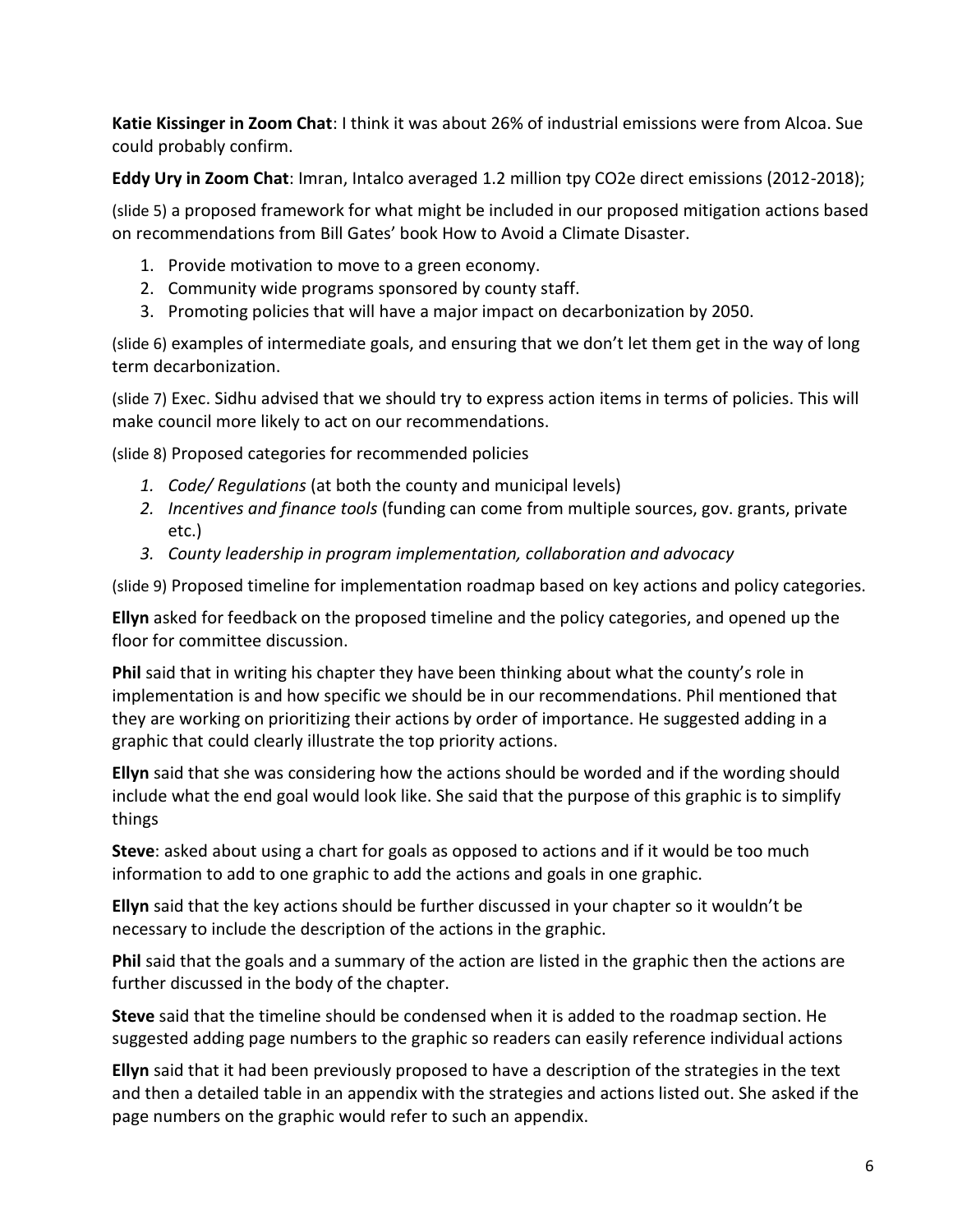**Phil** said that they are currently referencing to an appendix in the transportation chapter.

**Dave** asked about the specificity of the actions, and suggested that the more specific we are the more likely an action is to get done and it provides a way for us to hold the county accountable. He endorsed the previously proposed action of passing a resolution to fund a study.

**Sue** asked if there is a separate conclusion or if the roadmap is the conclusion?

**Steve** said that he has been drafting the roadmap to be the concluding chapter.

**Sue** asked about a resolution for Whatcom County to declare a climate emergency in order to make the process of implementing our proposed strategies and actions more attainable and that recommendations would be more likely to be taken more seriously if a declaration was made.

**Eddy** said that the timeline slide was a bit confusing and that we need clarification as to what we mean by actions, strategies, and goals etc. so it is consistent.

**Katie in Zoom Chat**: these are the definitions I have been using:

1. A *goal* is a high-level statement of a policy objective that can be tied to a need statement, generally described as an effort directed towards an end. Policy goals often specify the desired outcome (performance), the specific end date (time) and the assigned amount of resources (resources).

2. A *strategy* is the approach to achieve a goal, delineated into actionable measures.

3. A *measure* is a more discrete specification of a strategy.

4. An *action* item is a documented event, task, activity, or action that needs to take place, in discrete units.

**Ellyn** said that definitions were agreed upon last May and that she can send those definitions out to the committee again for the benefit of the new members. And that for this final section these are more "objectives" which require the implementation of multiple strategies and actions over a specified timeline.

**Eddy** suggested moving up the timeline for many of these proposed objectives to 2022.

**Steve** said, tying into Dave's comment that in our specifics we should include dates and a timeframe. But to also do so in a way that preserves the flexibility and adaptability.

**Ellyn** said that those can be referred to as *objectives*, since we have existing definitions for goals, strategies and actions.

**David Kershner in Zoom Chat**: Thanks, Steve. I agree with your analysis.

**Ginny Broadhurst in Zoom Chat:** Out of sequence - but some additional info on kelp - it is specifically called out in the shoreline management act so the county does have authority for kelp protection through the shoreline master program. worth considering making a statement or goal to protect and restore kelp. It is one of the few direct things we can do to mitigate ocean acidification locally.

**Katie Kissinger in Zoom Chat**: Good to know Ginny! I will check that out for the Natural Resources section.

**Ellyn** said that she is currently looking for committee member that would like to volunteer to research potential funding sources for different areas. And to contact her if you are interested in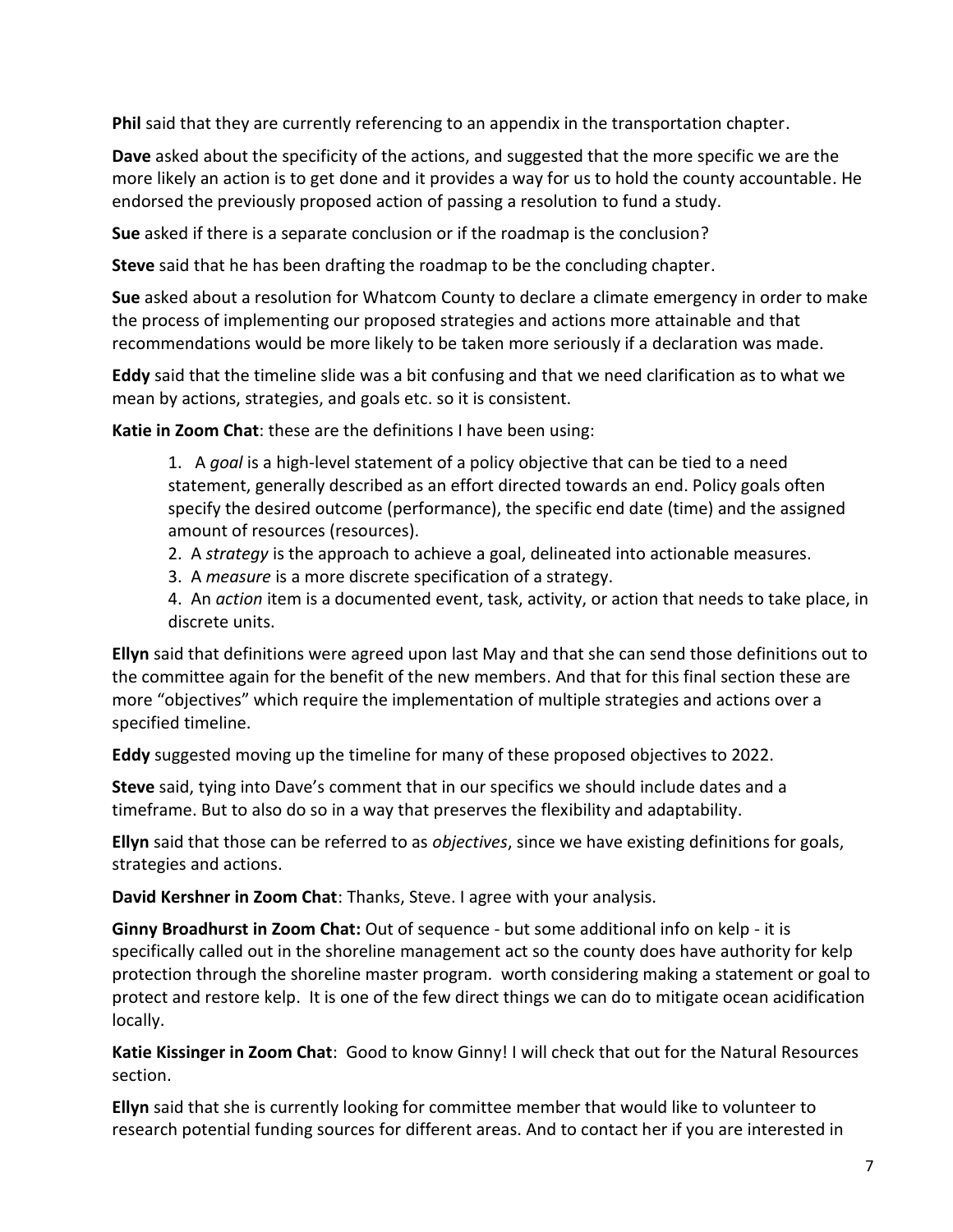that. She is also looking for volunteers to review completed sections actions to better fit them to policy proposals.

**Chris**: said that we should strive to recommend the best path forward and that the more we design this plan around things the county has already approved, the more likely it is for the actions to get done. He suggested we think about our role in the future as a committee after the CAP is finished.

# **6) Section 4: Roadmap for County Implementation – Steve Harrell**

## Updates

**Steve** Mentioned that he could send his section out to the entire committee to review if there was interest.

**Katie Kissinger in Zoom Chat**: I like that idea Steve.

(slide 2) discussed some changes in the recommendations for the climate advisor position.

- 1. They should report directly to the County Exec.
- 2. They should not be located in a single department.

(slide 3) the role of CIAC post CAP: serve as advisors to the new County Climate Advisor (mitigation and adaptation, changes to county plan, budgetary priorities) , participate in media campaigns for the CAP suggested strategies and actions, developing and participating in a curriculum plan for multiple levels within the county (public, schools, stakeholders).

**Steve** suggested that in the future when positions on the committee open up that he would like to see people from more diverse backgrounds appointed to the committee such as, people with farming backgrounds as well as getting some tribal representation.

**Katie** pointed out from her experiences attending the previous council meetings in the last two years where members were appointed that there are not a lot of people with such backgrounds that apply to these positions. She Suggested that the committee positions should be better advertised as they are currently just listed on the county website where they don't get a lot of traffic. If they were listed in other forms of media like online or in the paper, we might have a better chance of attracting a people with more diverse backgrounds and expertise.

**Ellyn** said that having a senior climate advisor, would help because they could suggest specific people depending on the expertise and representation needed to fill the advisory roles.

(slide 4) added new sections to the roadmap:

- 1. Leadership
- 2. Data
- 3. Action

**Steve** discussed the community research project and how we can use those findings to help create a roadmap that is successfully implemented and fills the gaps in the community when it comes to climate solutions. The report determined that the county was missing leadership, data, and action.

(slide 5) Timetable sections added to the roadmap chapter: specific actions for the built and natural environments.

(slide 6) The proposed timeline layout. (same as Ellyn's presentation earlier)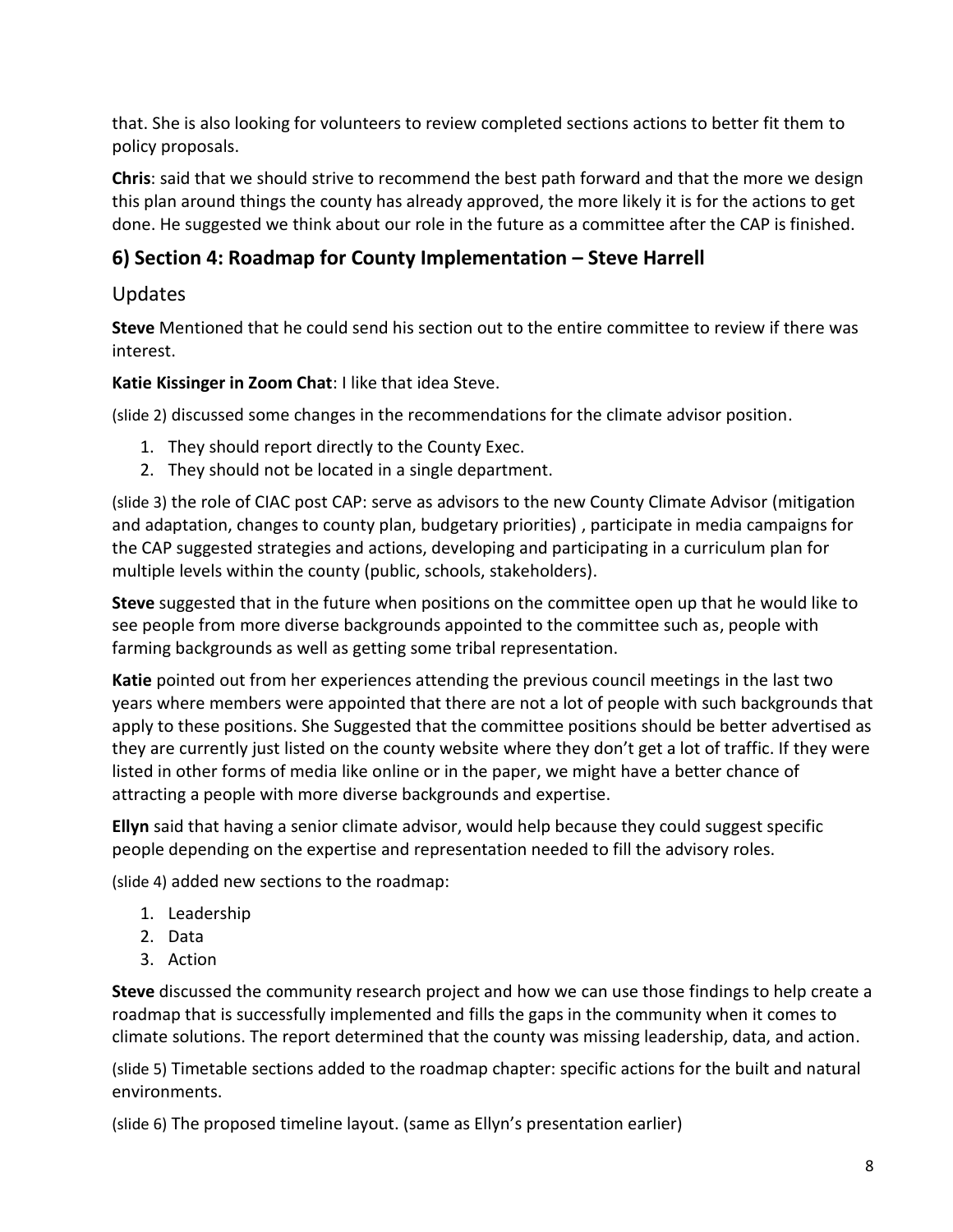# **7) Status of Draft Climate Action Plan Chapters & Reviews – All**

Revised draft chapters are due by **March 19th**, so that the draft CAP can go to council by **April 13th** and then our presentation of the draft will be on **April 20th**

**Phil** asked about the assembly of the report and the presentation of the draft. He asked about if we are going to have a reviewer like we had previously discussed.

**Chris** said that there is an issue with the funding and that it has not yet been released, he is waiting on an update from the Exec.'s office and will report back by the next special meeting.

**Eddy** asked about the draft outline and schedule, he said that the timeline seems a bit rushed and that we shouldn't be afraid to take our time on this to get it right. Eddy also said that he has been assisting Sue in writing the Industry chapter.

**Ellyn** said that the timeline is rushed because it will be harder to get meetings scheduled in the summer but that it is flexible if push comes to shove.

**Phil** said that we could be utilizing the dropbox so that we can streamline the review process since the entire committee has access to that.

**Sue** said that she has gotten a lot of feedback from stakeholders, and she is having to make substantial edits to her recommendations.

**Kaylee Galloway in Zoom Chat**: Land use update: have received feedback from 2 county staff and working with Chris to incorporate. I have not sent to SMEs, so if you have feedback or interest to review, please let me know.

**Stevan Harrell in Zoom Chat**: Where is the natural resources group in terms of tribal feedback?

**Katie Kissinger in Zoom Chat**: Steve, we don't have a lot of tribal contacts for Natural Resources, I see that Lummi Island Heritage is on our list of stakeholders, but if you know of any other folks we could reach out to for review, we would definitely be interested.

**Stevan Harrell in Zoom Chat**: I'll email you, because I have talked to some folks in Lummi Natural Resources who are expecting the opportunity.

**Stevan Harrell in Zoom Chat**: I take it agriculture is covered, Kaylee?

**Kaylee Galloway in Zoom Chat**: Chris is leading Ag - I think his next step is to send to us :)

### **8) Update on State Legislation Impacting Climate Action – Kaylee Galloway & Eddy Ury**

**Eddy** said that they can send an update out to the committee via email since the meeting has already run over time.

He mentioned that several bills have already passed the house, and are likely to pass the senate next week, and that the clean energy standard might face a hurdle in the Senate transportation committee. The Washington Strong proposal had a hearing this morning with a lot of support and the state oil industries have taken a neutral stance on the proposal.

Some bills that did not make the cutoff include 1084, a solar bill, a transportation bill, and a building materials bill.